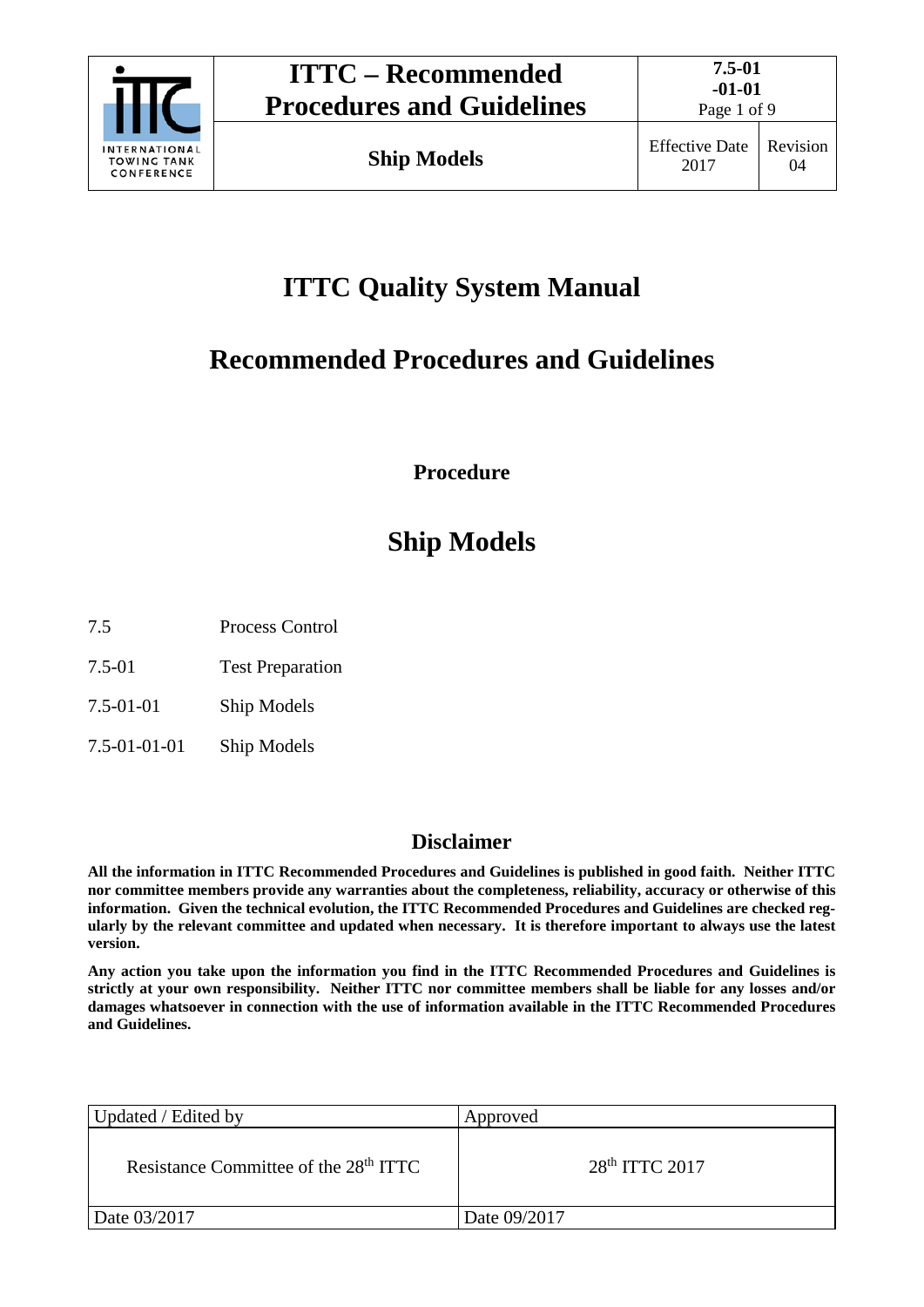

Page 2 of 9

# **Table of Contents**

|  | 1. PURPOSE OF PROCEDURE3      |  |
|--|-------------------------------|--|
|  |                               |  |
|  | 2.1 Definition of Variables 3 |  |
|  | 3. DESCRIPTION OF PROCEDURE 3 |  |
|  | 3.1 Model Manufacture3        |  |
|  |                               |  |
|  |                               |  |
|  |                               |  |
|  |                               |  |

|     | 3.3 Preparation for Model Testing 8                                  |  |
|-----|----------------------------------------------------------------------|--|
|     | 3.3.1 Ballasting and trimming (for<br>resistance and self-propulsion |  |
|     |                                                                      |  |
| 3.4 |                                                                      |  |
|     |                                                                      |  |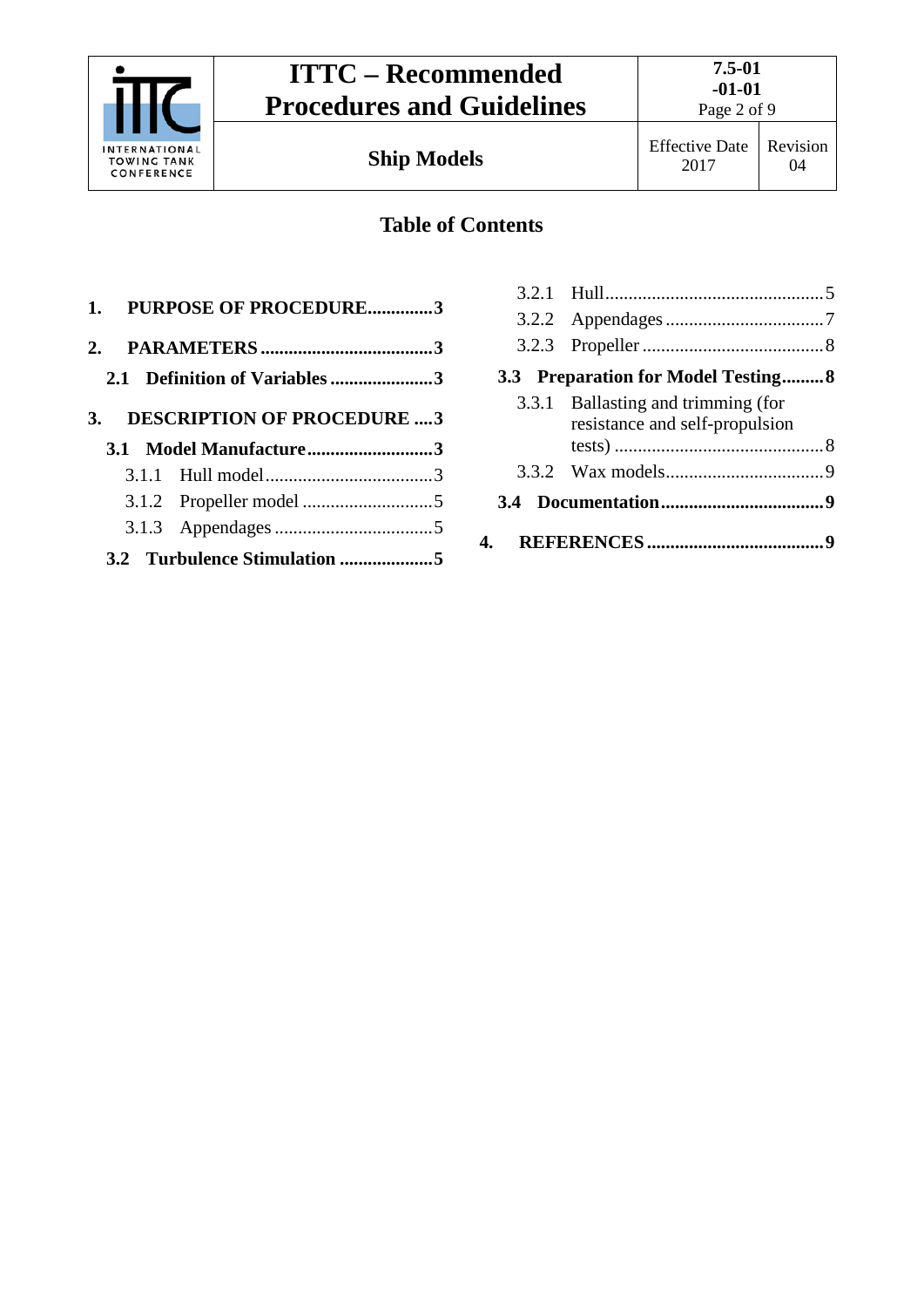

# **Ship Models**

### <span id="page-2-0"></span>**1. PURPOSE OF PROCEDURE**

The purpose of the procedure is to ensure the correct manufacture and preparation of hull and propeller models for Resistance (including High Speed Marine Vehicle Resistance), Propulsion and Propeller Open Water Tests.

The tolerances of propeller models for manoeuvring, sea keeping and ice tests can generally be larger (typically 1.5 to 2 times) than those used for propulsion or open water tests whilst those for cavitation tests may be smaller.

### <span id="page-2-2"></span><span id="page-2-1"></span>**2. PARAMETERS**

#### **2.1 Definition of Variables**

- $A_{\rm E}$  Expanded blade area (m<sup>2</sup>)
- $A_0$  Propeller disk area (m<sup>2</sup>)
- *A*E*/A*<sup>O</sup> Expanded blade area ratio
- *AP* After perpendicular
- *B* Breadth (m)
- *c* Chord length (m)
- *D* Propeller diameter (m)
- *Dh* Boss or hub diameter (m)
- *FP* Forward perpendicular
- *P* Propeller pitch (m)
- *L*<sub>PP</sub> Length between perpendiculars (m)
- $L_{\text{WL}}$  Length of waterline  $(X)$  (m)
- *T* Draught (m)
- *t* Blade section thickness (m)
- *x, y, z* Coordinate directions
- <sup>∆</sup>*<sup>m</sup>* Displacement mass (kg)

### <span id="page-2-4"></span><span id="page-2-3"></span>**3. DESCRIPTION OF PROCEDURE**

### <span id="page-2-5"></span>**3.1 Model Manufacture**

3.1.1 Hull model

#### General

The basic requirement is that the model should be geometrically similar to the ship wherever it is in contact with the water. This may not be possible in all cases owing to different systems and materials of construction on model scale and full size and it is desirable that any departures from similarity should be known and documented.

#### Materials and construction

Materials used for ship hull models include wax, wood, high-density closed cell foam and fibre reinforced plastic (FRP).

Models are normally cut from a lines plan redrawn from the ship plan, or from a numerical definition of the hull surface stored electronically in an appropriate graphical format (e.g. IGES file or similar).

Materials such as nylon produced by rapid prototyping (including Selective Laser Sintering, SLS) are not suitable for models of propeller/rotors or other appendages that are required to remain rigid when under test conditions (Liu et al. 2015).

After cutting, the model is finished by hand. In the case of FRP construction, a foam or wooden plug of the model will be manufactured in a similar manner.

#### Surface finish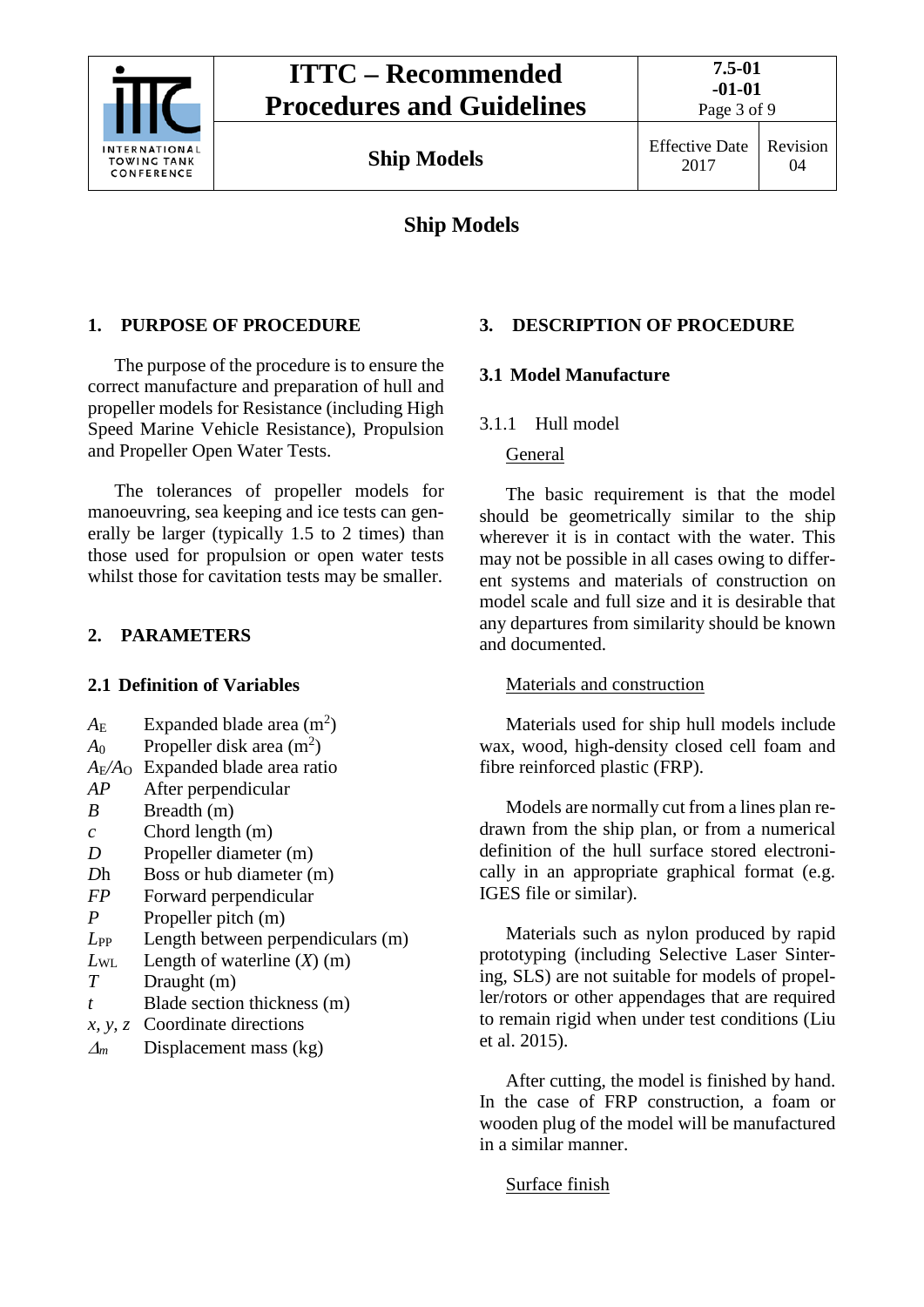

The model surface should be homogeneously smooth and equivalent to that achieved with a 300 to 400 grit wet and dry paper.

Particular care should be taken when finishing the model to ensure that geometric features such as knuckles, spray rails, chines and boundaries of transom sterns remain well-defined (i.e. sharp edges), especially where flow separation is to be expected.

In general, the surface finish of items produced using rapid prototyping techniques does not meet the surface finish requirement, thus further attention may be required.

A review of model surface roughness, including items produced using rapid prototyping techniques, is given in Resistance Committee report for the 28th ITTC (2017).

# Stations and waterlines

The spacing and numbering of displacement stations and waterlines should be properly defined. Displacement *sections* may be identified as follows:

- A ten section system numbering from aft with station 0 at the *AP*. The number of stations can also be 21 (20 equally sized intervals). The stations are counted from aft.
- Decimal fraction stations may be introduced at the ends as required (such as 9.5, 9.6, 9.7 etc.).
- Stations aft of the *AP* to be numbered negatively.
- Stations forward of the *FP* to be numbered positively in natural succession (10.1, 10.2 etc.).

It should be noted that there are other methods of numbering the displacement stations, which may be equally acceptable.

*Waterlines* are identified as follows:

- Waterlines should be spaced as required and identified by their height above the baseline.
- The baseline should be defined as the topside of keel. In the case of a raked keel the baseline is parallel to the design waterline and midway between the height above base at the *AP* and *FP* stations.

# Moulded dimensions:

Ship lines are normally drawn to moulded dimensions and model hulls should also be constructed to moulded dimensions.

# Manufacturing tolerances

Model hull tolerances for breadth (*y*) and depth  $(z)$  should be within  $\pm 1.0$  mm. The tolerance for model length should be within  $\pm$  $0.05\%$ *L*<sub>PP</sub> or  $\pm$  1.0 mm whichever is the larger.

For multihull models, the tolerances for transverse and longitudinal spacing of hulls should be within  $\pm 0.05\%$  *L*<sub>PP</sub> or 1.0 mm whichever is the larger.

Openings in the hull should be manufactured to within  $\pm$  1.0 mm. If lateral thrust units are modelled to include the associated power loss, then these can be represented using a cavity that does not go through to the other side. If thrust units are included to assess manoeuvring capability then both the thrust to be modelled and the expanded blade area ratio  $(A_F/A_O)$  should be considered.

# Stability over time

The dimensions of the hull model should not move outside the recommended manufacturing tolerances. It should be noted that the dimensions of wax models can change appreciably with changes in temperature. For example, a change of  $5^0C$  may alter the length of a model by about 0.15% (10 mm for a 7 m model). The model documentation should include any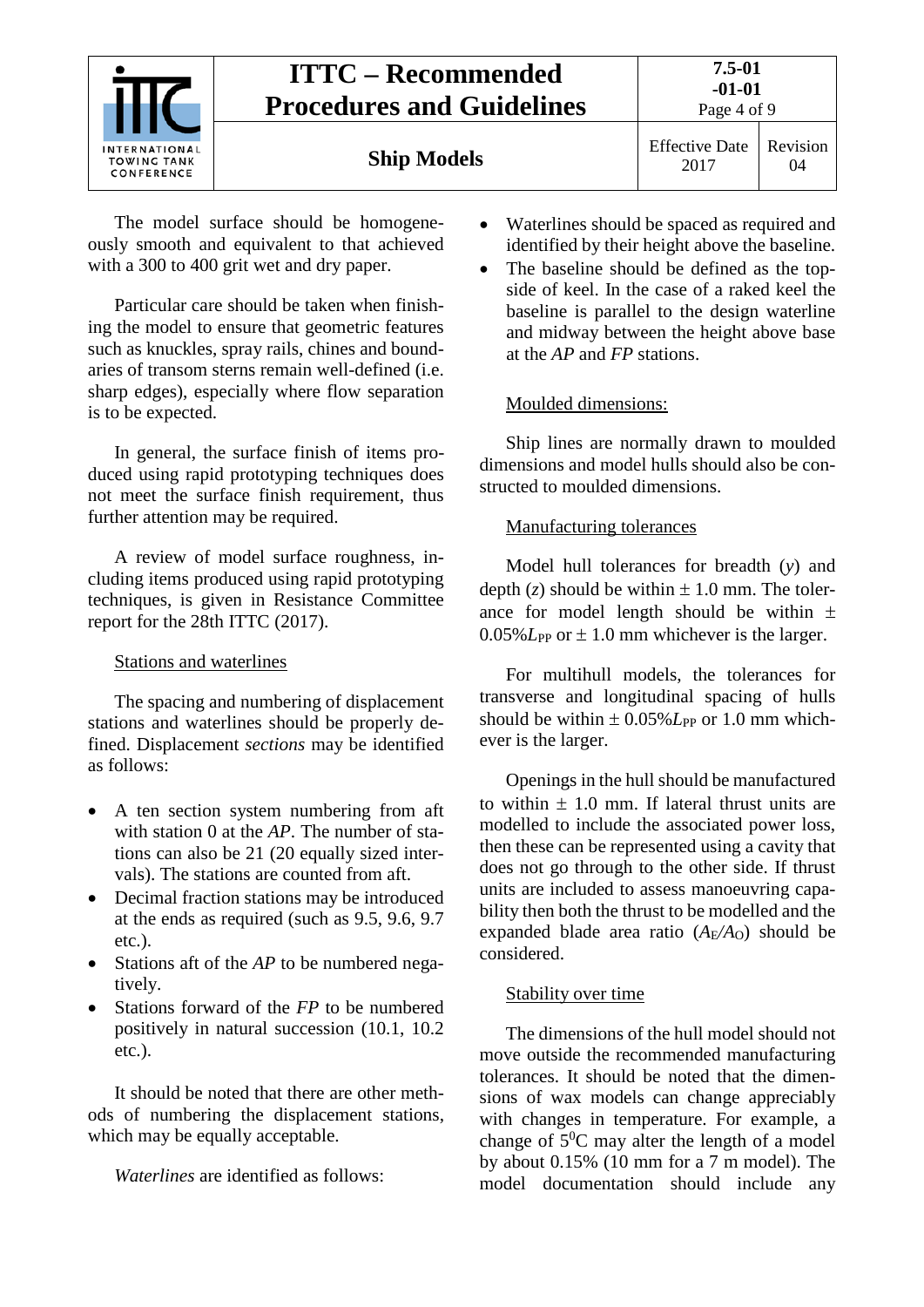

Page 5 of 9

changes in dimensions, which may have arisen from this source.

### <span id="page-4-0"></span>3.1.2 Propeller model

Manufacturing tolerances (for self-propulsion and open water tests):

Propellers having diameter (*D*) typically from 150 mm to 300 mm should be finished to the following tolerances:

| Diameter $(D)$     | $\pm$ 0.10 mm                                         |
|--------------------|-------------------------------------------------------|
| Thickness $(t)$    | $\pm$ 0.10 mm                                         |
| Chord length $(c)$ | $\pm$ 0.20 mm                                         |
|                    | Mean pitch at each radius $(P/D)$ : $\pm$ 0.5% of de- |
| sign value.        |                                                       |

Special attention should be paid to the shaping accuracy near the leading and trailing edges of the blade section and to the thickness distributions. The propeller will normally be completed to a polished finish. The use of CAD/CAM processes further enhances the facility to achieve such tolerances.

The manufacture of model ducts, vane wheels and pre and post swirl vanes should follow the tolerances recommended above for model propellers used in self-propulsion and open water tests.

### Gaps

The gap between the aft side of the model bossing and the fore side of the propeller boss should be the minimum required to allow sufficient forward movement of the propeller when calibrating the thrust dynamometer but should not exceed 2 mm with the propeller in its design position. Rope guards across the gap should not be produced at model scale.

### Propeller / hull clearances

Propeller/hull aperture clearances should have tolerances within  $\pm 1.0$  mm and a maximum axial propeller movement of 1.5 mm. These tolerances should provide propeller clearances with less than 1.0% *D* error.

### <span id="page-4-1"></span>3.1.3 Appendages

Appendages in this context refer to items such as external shaft brackets, open propeller shafts, bossings, the struts and pods of podded propulsors, bilge keels, roll fins and rudders.

Appendages should be built to the full external shape as designed.

The manufacturing tolerances of appendages should be within  $\pm$  0.2 mm.

Surface finish should be at least as good as that recommended for the hull model.

Appendages should be located within  $\pm 0.5$ mm of their design position.

### <span id="page-4-2"></span>**3.2 Turbulence Stimulation**

The reasons that turbulence stimulation is applied to a ship model are (in decreasing order of importance): (1) ensure that the flow regime at model scale is equivalent to that at full scale, (2) that the model scale flow is constant and hence repeatable across the design Froude number and between repeat tests, and (3) that a known scaling approach can be applied.

### <span id="page-4-3"></span>3.2.1 Hull

The model should be fitted with a recognised turbulence stimulator, which should be clearly described in the model documentation and the report on the experiments. Given the variation in model geometry the turbulence stimulator device should be chosen following consideration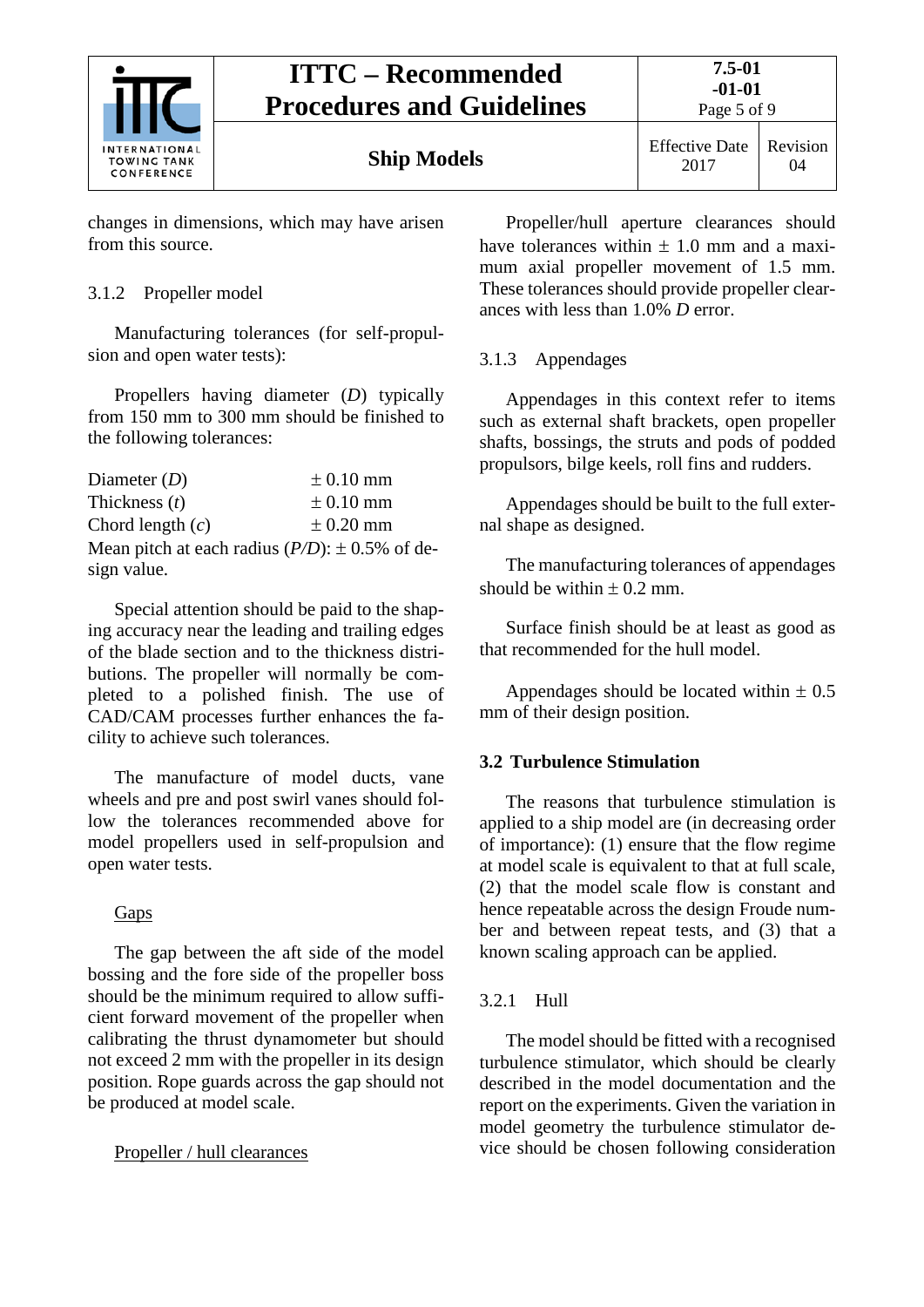

of its effectiveness and convenience for the individual purpose. Three different kind of turbulence stimulators are currently in common use for maritime applications: studs, sand strips, and trip wires.

Typical combinations of model/appendage length and Froude number where most of the model would remain in the laminar flow regime are identified in Figure 1. Special care should be taken when selecting turbulence stimulator devices for these cases.

A review of progress into the mechanisms of laminar-turbulent boundary layer transition and appropriate selection of devices for turbulence stimulation is given in Resistance Committee report for the  $26<sup>th</sup>$  ITTC (2011) and 28<sup>th</sup> ITTC (2017). The conclusions from these reviews are summarised in the procedures provided here.

Studs used for turbulence stimulation will be typically between 1.6 and 3.2 mm in diameter, 0.5 to 3.0 mm high and spaced between 12 and 25 mm apart. Figure 2, from Hughes and Allan (1951) and NPL Report 10/59 (1960), gives guidelines for the dimensions of studs and the location of the studs as turbulence stimulators on a raked stem of conventional type.

Wires used for turbulence stimulation will be typically between 0.5 mm and 1.0 mm diameter, depending on position and model speed, and be situated about 5% *L*<sub>PP</sub> aft of the *FP*.

Sand strips used for turbulence stimulation will typically comprise backing strips/adhesive of 5 mm to 10 mm width covered with sharp edged sand with grain size around 0.50 mm, with its leading edge situated about 5% *L*<sub>PP</sub> aft of the *FP*.

Sand strips are the preferred method of turbulence stimulation for long slender hulls, such as high speed catamarans.

Wires are often preferred over sand strips for convenience, due to their dimensional accuracy and ease of fitting. Some sand strips have been found to be vulnerable to deterioration during testing.

A bulbous bow will additionally have turbulence stimulators situated typically at ⅓ of the bulb length from its fore end.

In the case of bulbous bows with S shaped waterlines the turbulence stimulator should be applied in a position shortly before a positive pressure gradient can be expected. Care has to be taken that the size and number of turbulence stimulation devices used does not fundamentally alter the bow wave and thus the progressive accumulation of pressure and skin friction resistance along the hull.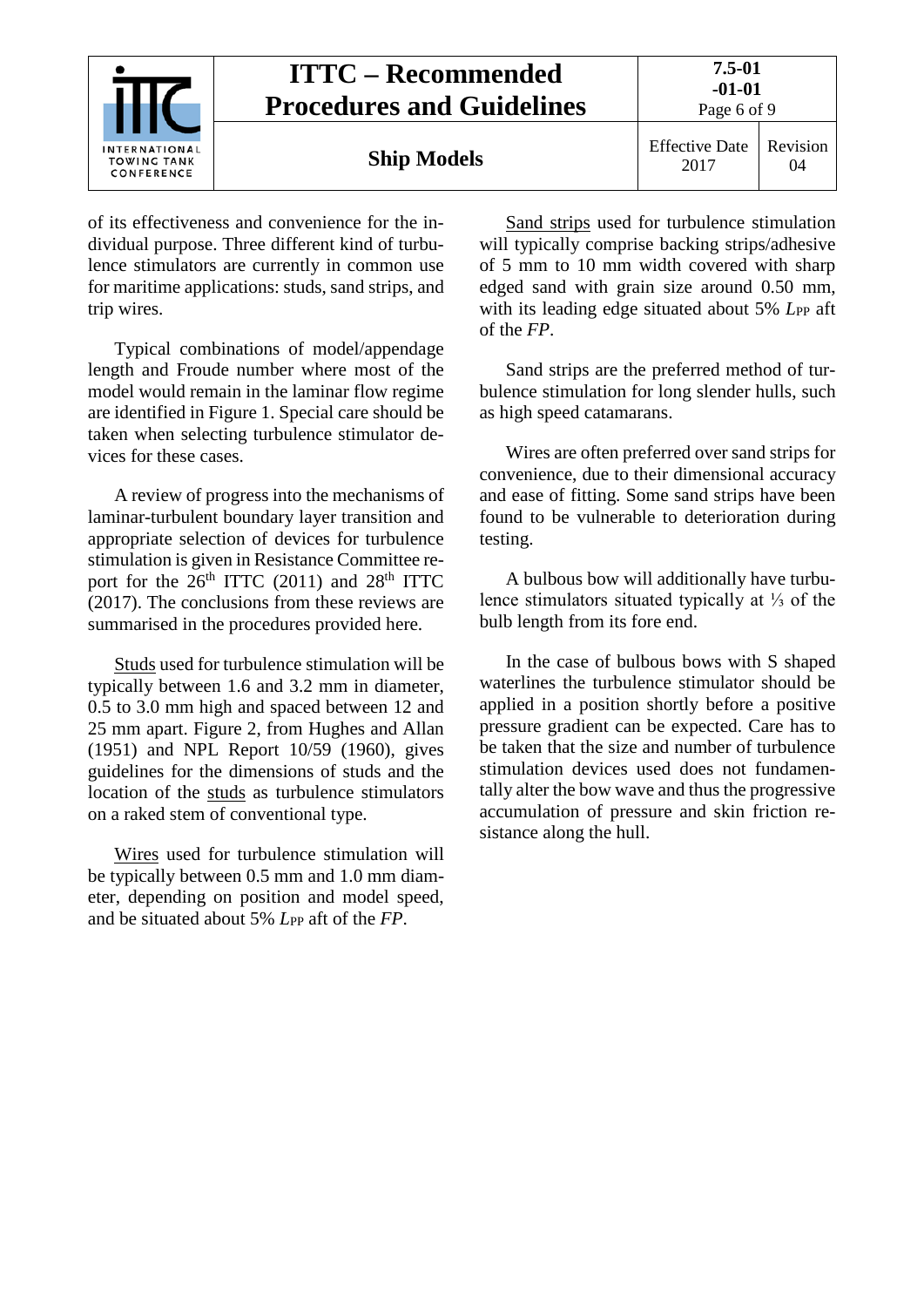



Figure 1 Contour plot of length-based Re for a range of model/appendage lengths and Froude numbers. This is an example for flow regime estimation for typical model/appendage length without turbulence stimulation devices ( $v = 1.1386 \times 10^{-6}$  m<sup>2</sup>/s for 15<sup>°</sup>C fresh water,  $g = 9.8067$  m/s<sup>2</sup>)

#### <span id="page-6-0"></span>3.2.2 Appendages

Turbulence stimulation should be applied to appendages when laminar flow over the appendage is likely. The approach for the selection of appropriate turbulence stimulation devices for appendages is as follows:

- 1. For each appendage component classify the device as bluff, faired or lifting.
- 2. Evaluate the expected Reynolds number for the range of Froude numbers to be tested.
- 3. Select a suitable turbulence stimulator device that is of appropriate size and spacing

to force transition without adding a significant amount of extra momentum loss that will alter the wake downstream.

- 4. For those devices where there is a risk of flow separation or which will remain mostly laminar, examine what is the chosen strategy to mitigate the altered flow regime. For example, by using a rough surfaced appendage or altering its section profile.
- 5. Conduct progressive component stripping process, progressively adding appendages starting with the furthest forward.
- 6. Evaluate the resistance increase due to each component.
- 7. Scale the correct resistance contribution.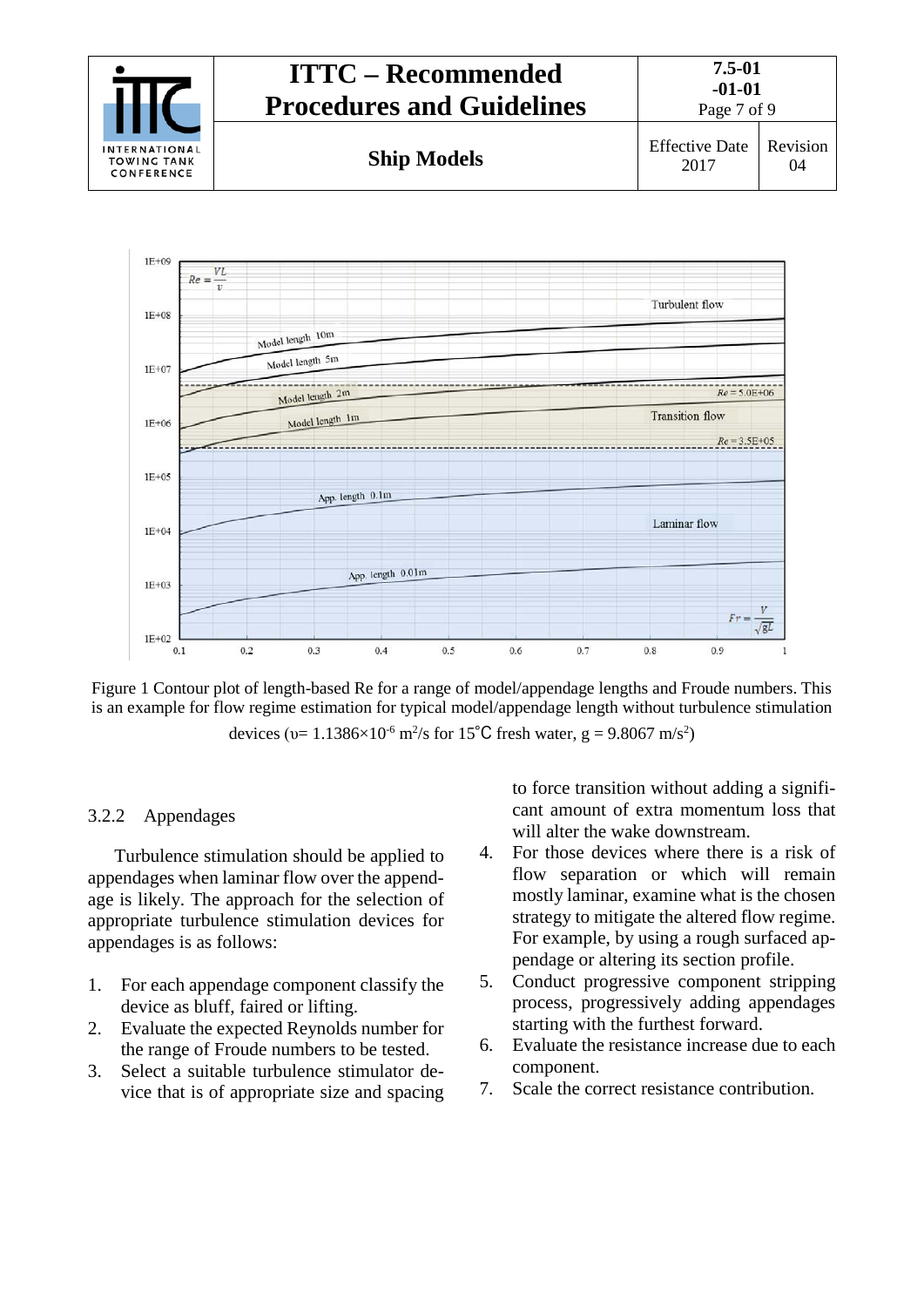



Figure 2 Location of studs as turbulence stimulators (Hughes and Allan, 1951)

### <span id="page-7-0"></span>3.2.3 Propeller

Turbulence stimulation will not normally be applied to propellers used in self-propulsion and open water tests. There is however evidence that turbulence stimulation may be necessary on model propellers used in cavitation tests.

#### <span id="page-7-1"></span>**3.3 Preparation for Model Testing**

Before ballasting the model, careful checks of the model dimensions should be made.

### <span id="page-7-2"></span>3.3.1 Ballasting and trimming (for resistance and self-propulsion tests)

The model should be loaded to give the correct volume displacement at model scale. This typically involves calculation of the full-scale volume displacement from knowledge of the

full-scale weight and the appropriate water density; scaling of the volume displacement to model scale using the adopted scale factor; calculation of the model-scale weight using the water density appropriate for the tank; finally ballasting of the model to the calculated weight. The model weight should be correct to within 0.2% of the correct calculated weight displacement. Where practical, the model should be weighed in air using a calibrated scale.

The trim of the model should be such that the errors in draught, if any, from the design figure are the same at the forward and after perpendiculars. The model will normally be tested without heel. The mean of the four draughts, fore perpendicular, after perpendicular, port side amidships and starboard side amidships, should not differ from the designed figure by more than 2.0mm or 0.05% *L*<sub>PP</sub>, whichever is the less.